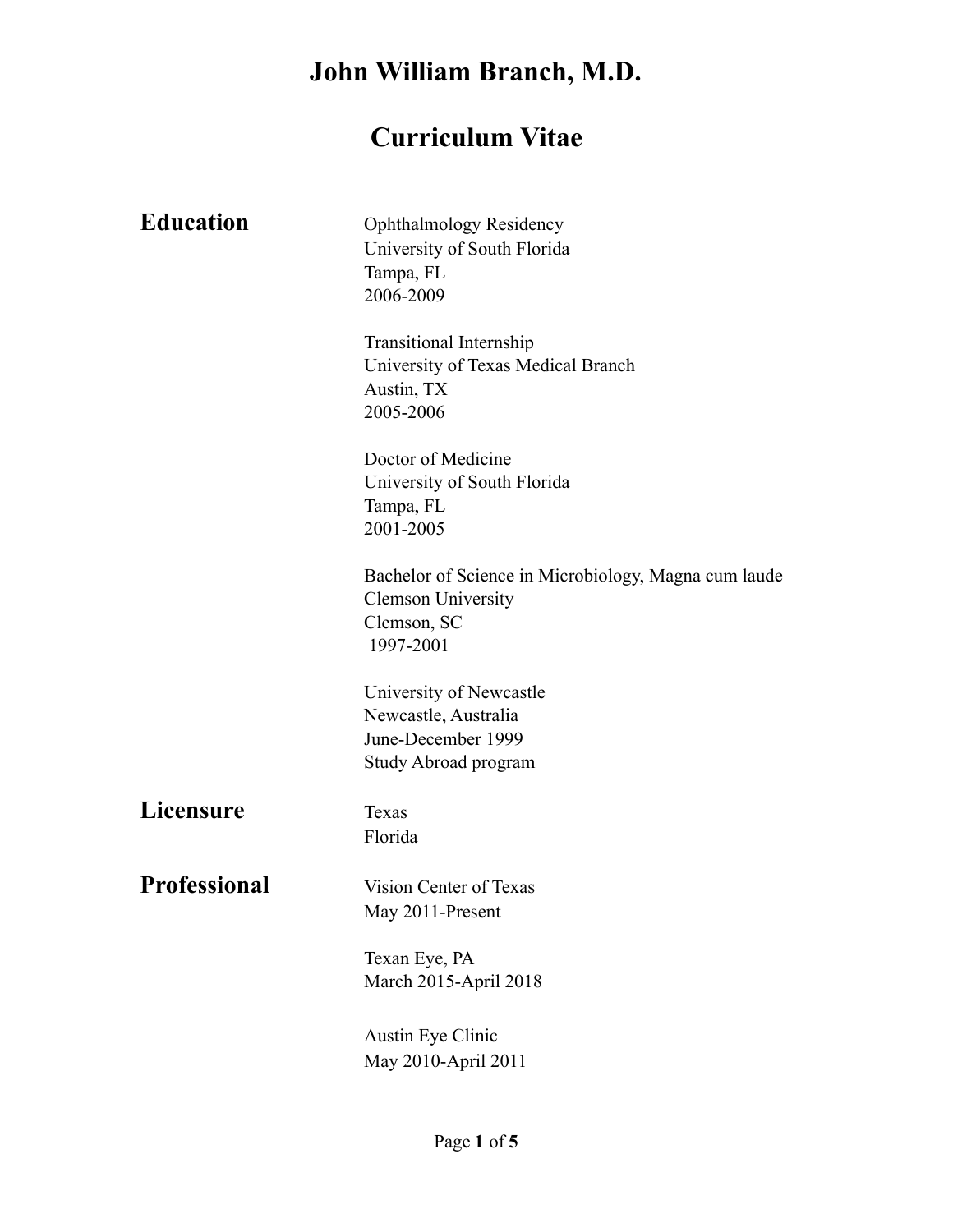#### **Curriculum Vitae**

Greenville Hospital System – Division of Ophthalmology, Staff Surgeon July 2009-April 2010

| <b>Membership</b> | American Academy of Ophthalmology<br><b>ASCRS</b>                                                                  |
|-------------------|--------------------------------------------------------------------------------------------------------------------|
| <b>Awards</b>     | University of South Florida: Most cataract surgeries<br>performed by resident in history of residency program 2009 |
|                   | <b>Poster Presentation Award</b><br>Glaucoma Meeting Basel, Basel Switzerland 2008                                 |
|                   | Inducted into the Gold Humanism Honor Society/Arnold<br>T. Gold Foundation 2005                                    |
|                   | USF College of Medicine Honor Council 2004-5                                                                       |
|                   | USF College of Medicine Class of 2005 Liaison for<br>Pharmacology                                                  |
|                   | Superior Presentation Award, University of South Florida<br>Research Day, March, 2003.                             |
|                   | Graduated Magna Cum Laude Clemson University, BS in<br>Microbiology 2001                                           |
|                   |                                                                                                                    |

Dean's List Clemson University

#### **Research/Presentations**

 A Randomized, Double-masked, Placebo-controlled Phase 1 Study to Assess the Safety, Tolerability, Pharmacokinetics, and Pharmacodynamics of Single Daily and Multiple Daily Ascending Doses of SHP639 Topical Ophthalmic Solution in Subjects with Ocular Hypertension or Primary Open-angle Glaucoma (POAG).

 A Phase IIb, Randomized, Observer-Masked, Placebo- and Active-Controlled, Parallel Group, Multinational and Multicenter Study Assessing the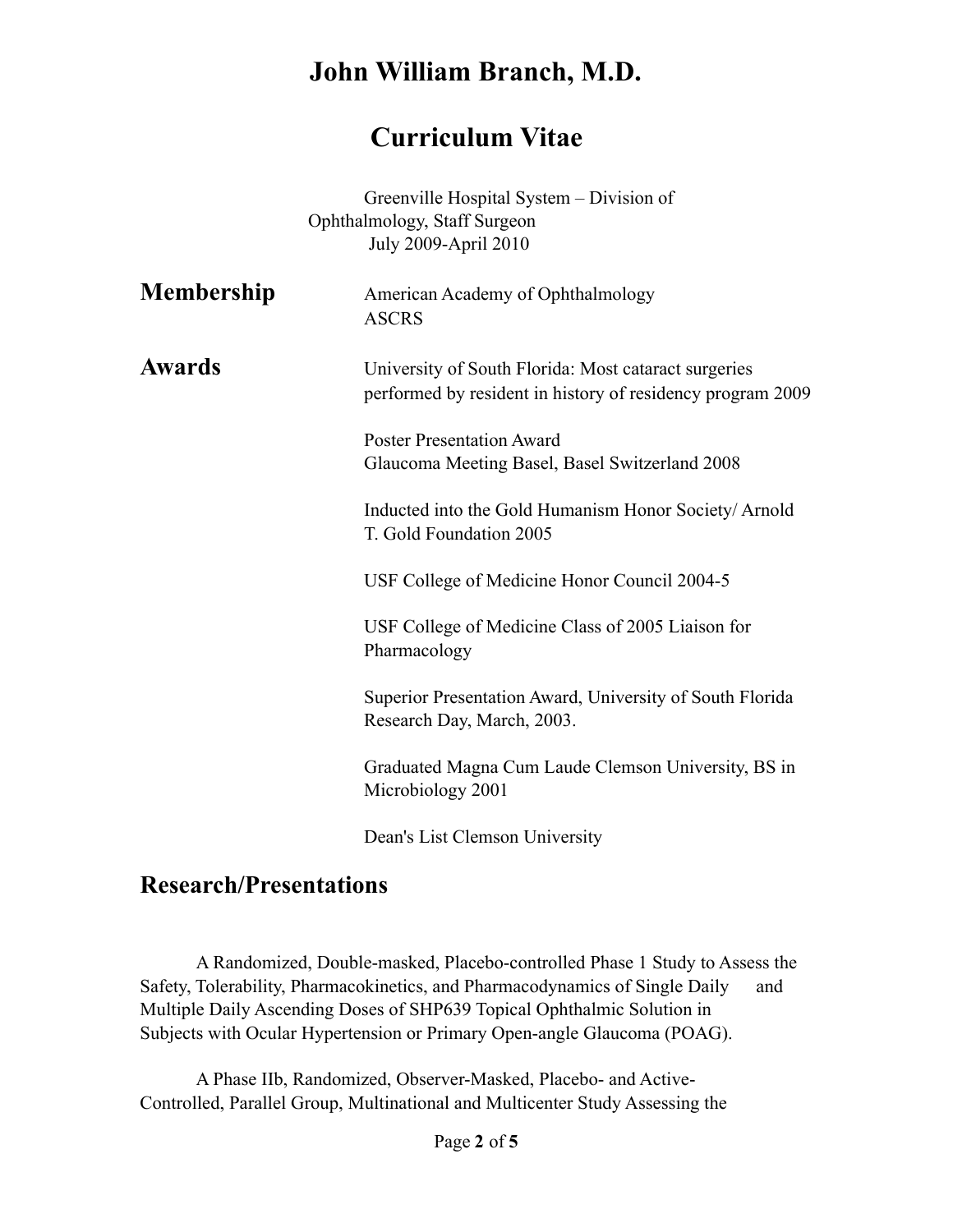### **Curriculum Vitae**

 Safety and Efficacy of DE-126 Ophthalmic Solution in Subjects with Primary Open Angle Glaucoma or Ocular Hypertension**.**

 A Prospective, Multicenter, Randomized, Parallel-Arm, Double Masked, Vehicle Controlled Phase 3a Study Evaluating the Safety and Efficacy of OTX-TP in the Treatment of Subjects with Open-Angle Glaucoma or Ocular Hypertension.

 A Phase 3, Double-Masked, Randomized, Controlled Study of KPI-121 0.25% Ophthalmic Suspension Compared to Vehicle in Subjects with Dry Eye Disease.

 A prospective, double-masked, randomized, multi-center, active-controlled, parallel-group, 3-month study assessing the safety and ocular hypotensive efficacy of PG324 Ophthalmic Solution compared to AR-13324 Ophthalmic Solution 0.02% and latanoprost ophthalmic solution 0.005% in subjects with elevated intraocular pressure.

 A Prospective, Randomized, Single-Masked, Controlled, Parallel Groups, Multicenter Clinical Investigation of the Glaukos® Suprachoroidal Stent Model G3 in Conjunction with Cataract Surgery.

 Prospective, Randomized Phase II Study Comparing Two Elution Rates of Glaukos Travoprost Intraocular Implants to Timolol Maleate Ophthalmic Solution, USP, 0.5%.

 A three part, first-in-human, randomized, double-masked, placebo-controlled, safety, tolerability and early efficacy study of MGV354 in healthy subjects and in patients with ocular hypertension or glaucoma.

 A Phase II, Randomized, Double-masked Study to Evaluate the Efficacy, Safety and Tolerability of Topical Ocular Administration of Fixed-Dose Combinations of Trabodenoson and Latanoprost in Subjects with Ocular Hypertension or Primary Open-Angle Glaucoma.

 A Randomized, Multicenter, Double-Masked, Vehicle-Controlled Study of the Efficacy and Safety of OTX-101 in the Treatment of Keratoconjunctivitis Sicca.

 A Prospective, Randomized, Single-Masked, Controlled, Parallel Groups, Multicenter Clinical Investigation of the Glaukos® Suprachoroidal Stent Model G3 in Conjunction with Cataract Surgery.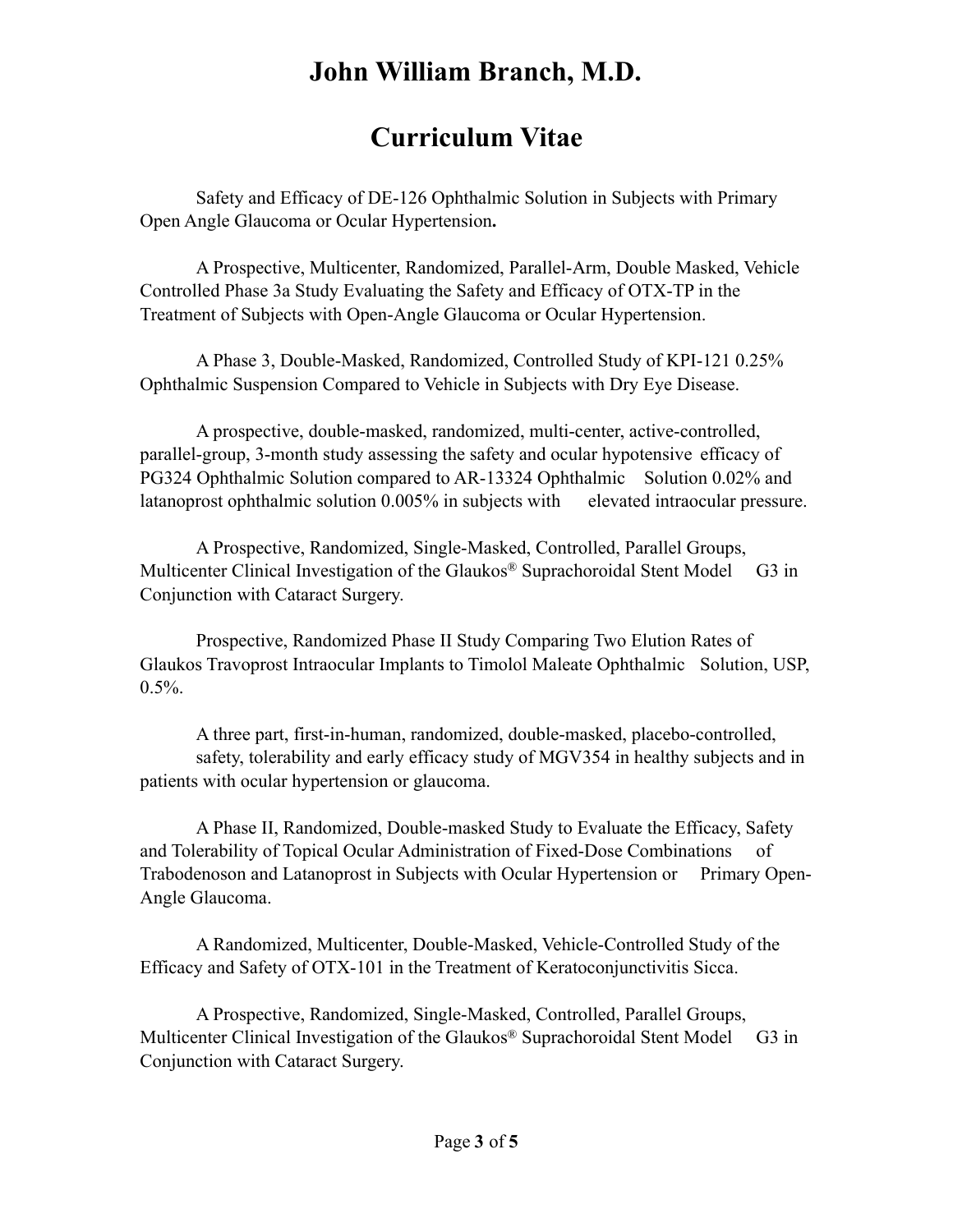### **Curriculum Vitae**

 A double-masked, randomized, multi-center, active-controlled, parallel group, 6-month study with a 3-month interim analysis assessing the ocular hypotensive efficacy and safety of AR-13324 Ophthalmic Solution,  $0.02\%$  QD compared to Timolol Maleate Ophthalmic Solution, 0.5% BID in patients with elevated intraocular pressure.

 A Phase III Multi-Center, Randomized, Double-Masked, Active- and Placebo-Controlled Study of Trabodenoson in Adults with Ocular Hypertension or Primary Open-Angle Glaucoma.

 A Multicentre, Double blind, Active controlled, Parallel group, Two arm, Bioequivalence study with clinical endpoint comparing Brinzolamide 1% ophthalmic suspension (manufactured by Indoco Remedies Ltd. for Watson Pharma Pvt Ltd.), to Brinzolamide (Azopt®) 1% ophthalmic suspension of Alcon Laboratories, Inc., In the treatment of chronic open angle glaucoma or ocular hypertension in both eyes.

 Primary investigator /clinical site for Allergan MGD AGN-195263 study and OTX-101 Dry Eye study 2014

Branch JW, Groden L. "The effects of Restasis on visual outsomes in myopic post-LASIK patients". Research presentation ASCRS San Francisco April 2009.

Branch JW, Callahan CE. "Sequence of Pachymetry and Topography in the Ophthalmic Examination". Poster Presentation ARVO Spring 2007. Resident Research Day January 2008. University of South Florida Regional Meeting May 2008. Presentation Glaucoma Meeting Basel, Switzerland 2008. Poster Presentation Award.

Branch JW, Berger C. "Post Cataract Exacerbation of Ocular Herpes Simplex Virus". University of South Florida Department of Ophthalmology Regional Meeting. April 2008.

Branch JW, Drucker MD. "Treatment Options in a Patient with Orbital Sarcoidosis". University of South Florida Department of Ophthalmology Regional Meeting. January 2008.

Branch JW, Pavan PR. "Complications in Retinal Vasculitis and Uveitis". All Children's' Hospital Retina Grand Rounds. January 2008.

Branch JW, Richards DW. "Alternatives in Treatments of COAG". University of South Florida Department of Ophthalmology Monthly Regional Meeting. March 2007.